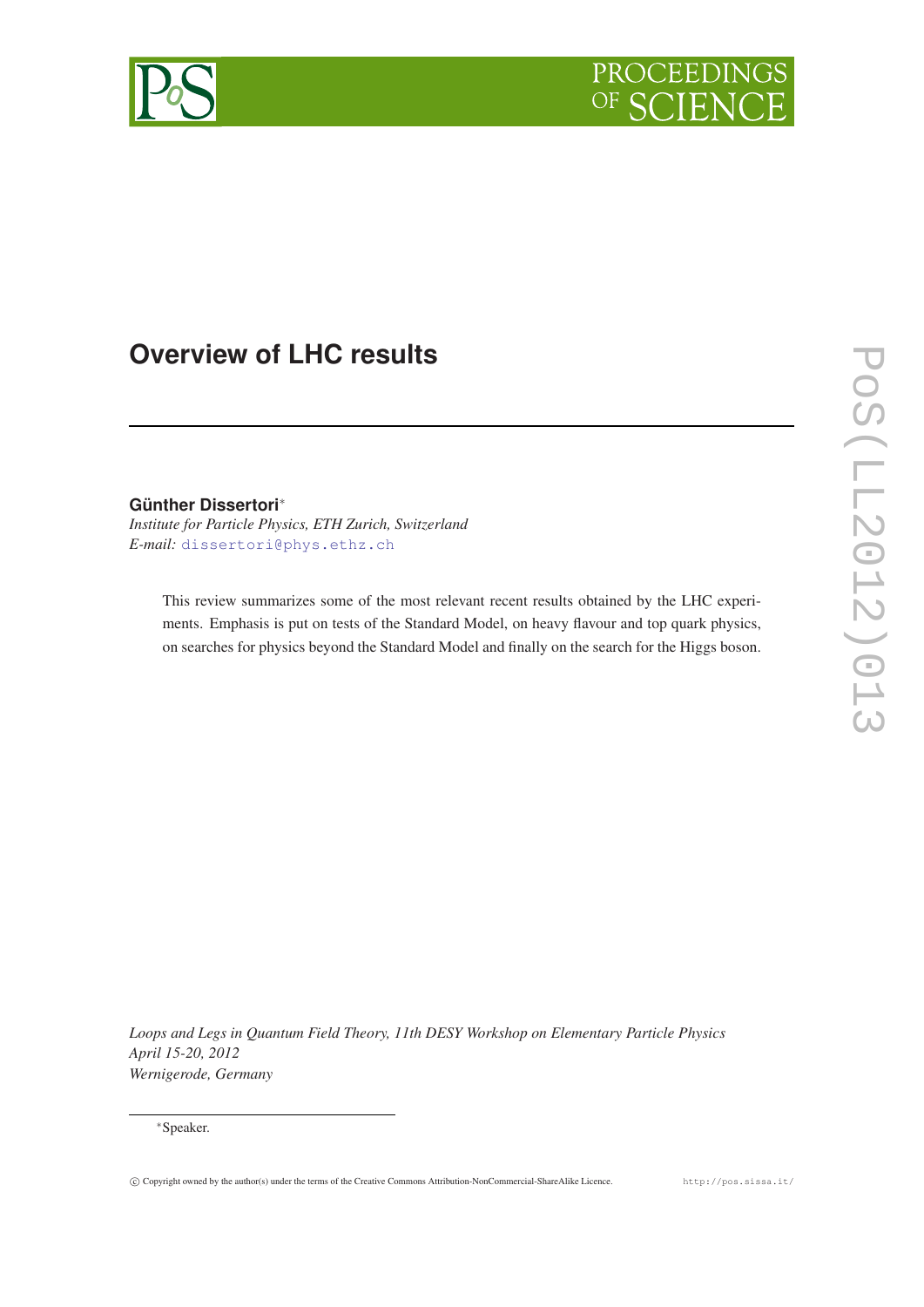## 1. Introduction

The recent months have been characterized by a most impressive amount of results presented by the LHC experiments. Most of these new measurements are based on the statistics collected during the 2011 LHC run. Here an overview of some of the highlights will be given, with focus on hard scattering processes, searches for new physics and searches for the Higgs boson. The plethora of results on soft, forward and diffractive physics, as well as on heavy ion collisions, can unfortunately not be covered here. A recent, more comprehensive, review can, e.g., be found in Ref. [\[1\]](#page-8-0).

None of the results presented below would have been possible without the excellent performance of our tools, namely the accelerator and detectors. In 2011, the LHC has achieved several important milestones and even world records, mostly in terms of beam intensities, instantaneous and integrated luminosities, both for the p-p and the heavy ion (HI) running. Overall, during the proton run the LHC has delivered about 12.5 fb<sup>-1</sup> to its experiments, with the largest fraction (about 5.5 fb<sup>-1</sup> each) to the two general purpose detectors ATLAS and CMS, and smaller amounts, because of luminosity leveling, to LHCb (1.2 fb<sup>-1</sup>) and ALICE (0.005 fb<sup>-1</sup>). This became possible thanks to an increase by a factor of 20 in the p-p peak luminosity, compared to the 2010 run.

#### 2. Tests of perturbative QCD

Measurements of hard-scattering cross sections, with jets, photons or vector bosons in the final state, are interesting because of several reasons: (i) it allows probing higher-order predictions of perturbative QCD for the hard-scattering part of the overall process; (ii) parton distribution functions can be constrained; (iii) Standard Model (SM) predictions can be tested, in particular QCD calculations, as implemented in various codes and Monte Carlo (MC) generators, for processes which are important backgrounds for new physics searches. For a more extensive review of this subject we refer to, e.g. [[2](#page-8-0)].

A central component of those measurements, which contain jets in the final state, is the excellent control of the systematic uncertainty due to the jet energy scale. This is essential because of the nature of the steeply falling cross sections as a function of the jet  $p<sub>T</sub>$ . By now the LHC experiments master this effect already at a remarkable level of precision [\[3](#page-8-0), [4\]](#page-8-0), e.g., around 2% or even better for central jets and a  $p<sub>T</sub>$  range of about 50 to several hundred GeV.

Concerning jet production at the LHC, new results exist for inclusive jet production, dijet production as a function of dijet invariant mass and jet rapidity separation, as well as third-jet activities; see for example Ref. [[5\]](#page-8-0) for a recent review. In particular, new measurements have appeared on the inclusive jet cross section as a function of jet  $p<sub>T</sub>$  by CMS [[6](#page-8-0)], and dijet production by ATLAS [\[7\]](#page-8-0), based on the full 2011 dataset, cf. Fig. [1.](#page-2-0) Overall, the agreement of next-to-leading order (NLO) QCD predictions with data over many orders of magnitude is rather impressive. The inclusive jet cross section has been compared to predictions based on a large set of pdfs, showing in general good agreement within theoretical and experimental uncertainties. It is interesting to note that for central rapidities the experimental and theoretical uncertainties are of similar level. For this region of rapidities the CT10 set gives a rather good description of the data, while pdfs based on DIS-data, such as from the HERA1.5 and ABKM09 sets, show larger discrepancies. The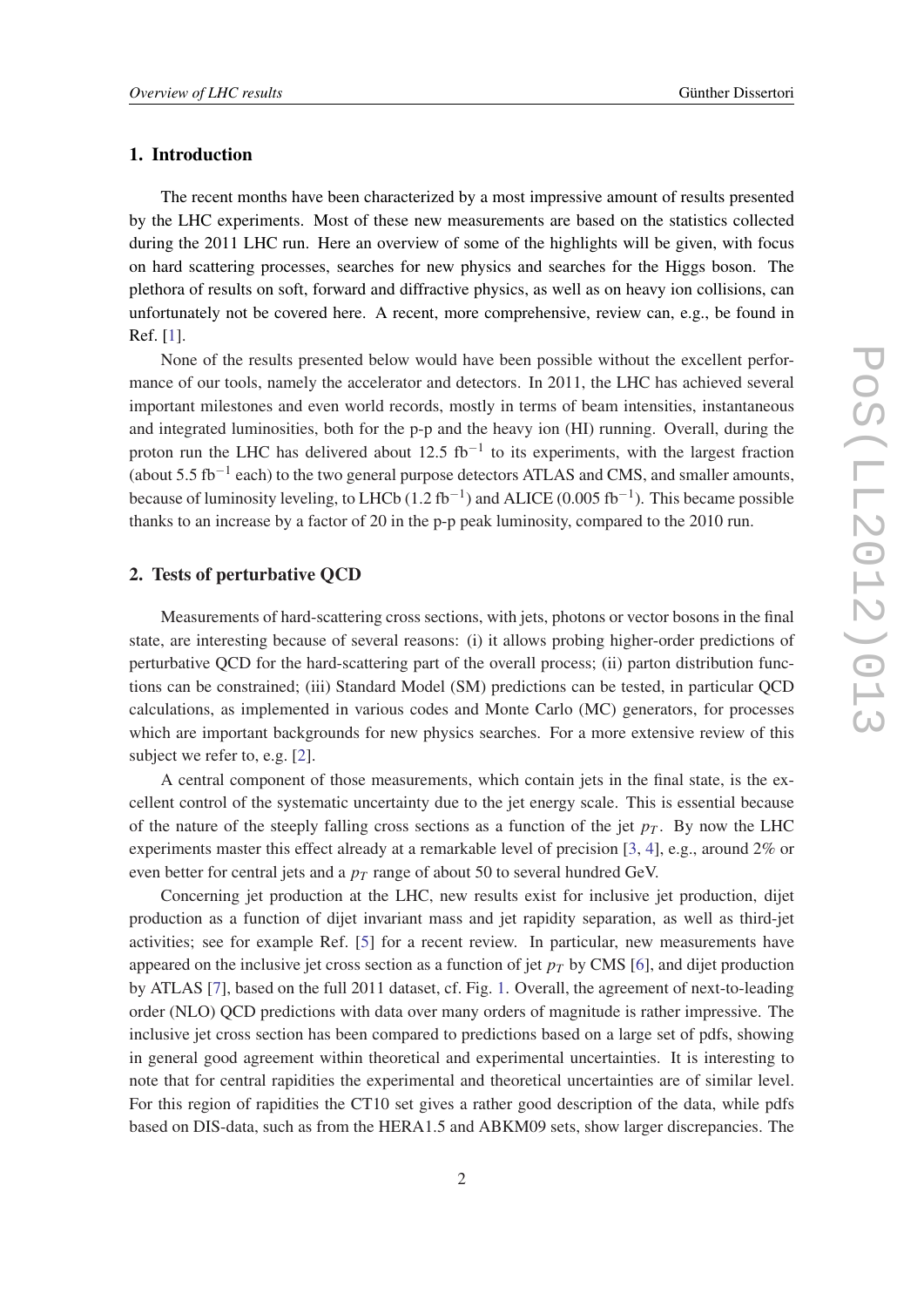<span id="page-2-0"></span>picture is somewhat inverted at large rapidities, where the low-*x* gluon becomes more important. In the dijet case, where the data have an impressive reach up to about 4 TeV in dijet mass, some discrepancies are found at very large masses and large dijet rapidity separation, a region where NLO predictions probably reach their limit of applicability. A similar observation is made by a dedicated CMS analysis, which studied central jet production with the additional requirement of a second jet in the forward region [\[8\]](#page-8-0). They found some significant disagreements among data and MC models. Finally, ATLAS has presented a measurement of the  $D^*$  fragmentation function [\[9\]](#page-8-0), showing a sizable discrepancy, with MC clearly underestimating the yield in the data. This might point to a problem with the simulations for gluon splitting to charm, similarly to the observations for the b-quark case in an earlier CMS measurement of  $B\bar{B}$  angular correlations [[10\]](#page-8-0).



**Figure 1:** Left: Inclusive jet production, as a function of jet  $p<sub>T</sub>$  and rapidity, measured by CMS [\[6](#page-8-0)]; Right: ATLAS data on dijet production [[7\]](#page-8-0).

New results on inclusive photon, di-photon and photon plus jet production have recently been summarized in [\[11](#page-8-0)]. Among the highlights of this year, there is a new calculation [[12\]](#page-8-0) at nextto-NLO (NNLO) level for di-photon production, which finally brings the theory into agreement with data in the region of small azimuthal separation (Fig. [2](#page-3-0), left). In that region of phase space the previously available NLO calculation is effectively a leading order approximation, which underestimates the data obtained for this distribution both at the LHC and the TEVATRON. Thus here we have a spectacular example for the need of NNLO calculations, for the description of particular variables in specific regions of phase space, not only because of radiative corrections, but also because of the appearance of new partonic channels in the initial state only at a certain order of perturbation theory. Also worth mentioning is the first LHC measurement on photon plus jet production by ATLAS [\[13](#page-8-0)], as a function of several kinematic variables and differential in the photon-jet angular separation. This is a classical study for hadron colliders, in particular because of the sensitivity to the gluon pdf. The data are in good agreement with NLO predictions (Fig. [2](#page-3-0), right), besides some deviations seen for photon  $p<sub>T</sub>$  below 50 GeV. A similar observation had been made for inclusive photon production.

Whereas an excellent agreement of data with NNLO QCD predictions, for the inclusive pro-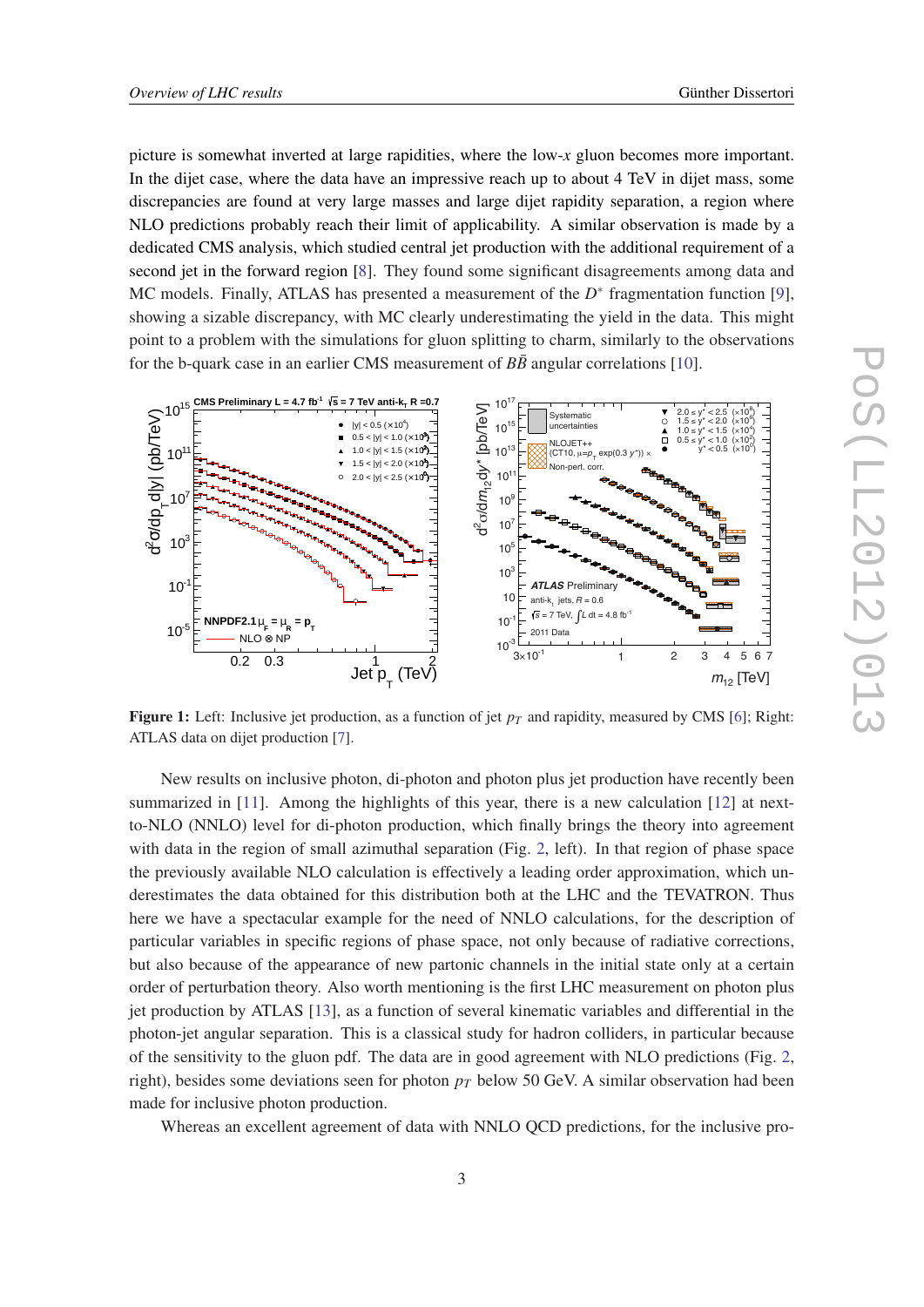<span id="page-3-0"></span>

Figure 2: Left: Comparison of CMS data and QCD predictions for the di-photon azimuthal separation [[12\]](#page-8-0); Right: photon plus jet production cross section from ATLAS [\[13](#page-8-0)].

duction of *W* and *Z* bosons, had already been observed in earlier studies, now more focus has been put on differential studies, eg. as a function of rapidity [\[14\]](#page-8-0) in order to probe PDFs, as well as on the study of vector boson plus jet production [\[15](#page-8-0)]. These processes are extremely important backgrounds for searches of supersymmetry and the Higgs, especially for associated Higgs production in the low mass region. Furthermore, such measurements allow for testing different approaches to the implementation of perturbative QCD calculations into MC codes, such as at fixed order (NLO) or based on the matching of leading order matrix elements with parton showers, for example in MADGRAPH, ALPGEN or SHERPA. Thanks to important recent advances, NLO calculations are now available up to high jet multiplicities [[16\]](#page-8-0). Concerning such jet multiplicities in *W* (or *Z*) plus jet production, as well as angular correlations among the jets, overall a very good agreement with the NLO and matched calculations is found. Also dijet masses and the *H<sup>T</sup>* distribution (scalar sum of jet momenta) are well modeled over large regions of phase space, where the various calculations are applicable. For the more specific case of vector boson plus heavy flavor production (*b*or *c*-tagged jets), a rather consistent picture seems to appear from the TEVATRON and the LHC: data and NLO QCD predictions agree, within the sometimes sizable theoretical and experimental uncertainties, for  $W + c$  and  $Z + b$  production, whereas deviations are found for  $W + b(b)$ . This is interesting, again also because of the relevance of this process for the Higgs search.

Going lower in production cross section for electro-weak particles, the most relevant and often studied processes are di-boson production (*W*γ,*Z*γ, WW, WZ, ZZ), for various decay channels of the vector bosons. The large and by now rather complete set of LHC results is summarized in more detail in Ref. [\[17](#page-8-0)]. The picture arising is that all the aforementioned processes, measured with statistics up to 5 fb<sup>-1</sup>, are in agreement with NLO QCD predictions, which then allows to put stringent constraints on anomalous trilinear gauge couplings. There might be some hint that the measured *WW* cross section is slightly higher (however, not at a statistically significant level) both in ATLAS and CMS, compared to the NLO predictions. Since this process is particularly relevant for the understanding of electro-weak symmetry breaking, it will be interesting to follow up on future results in this area.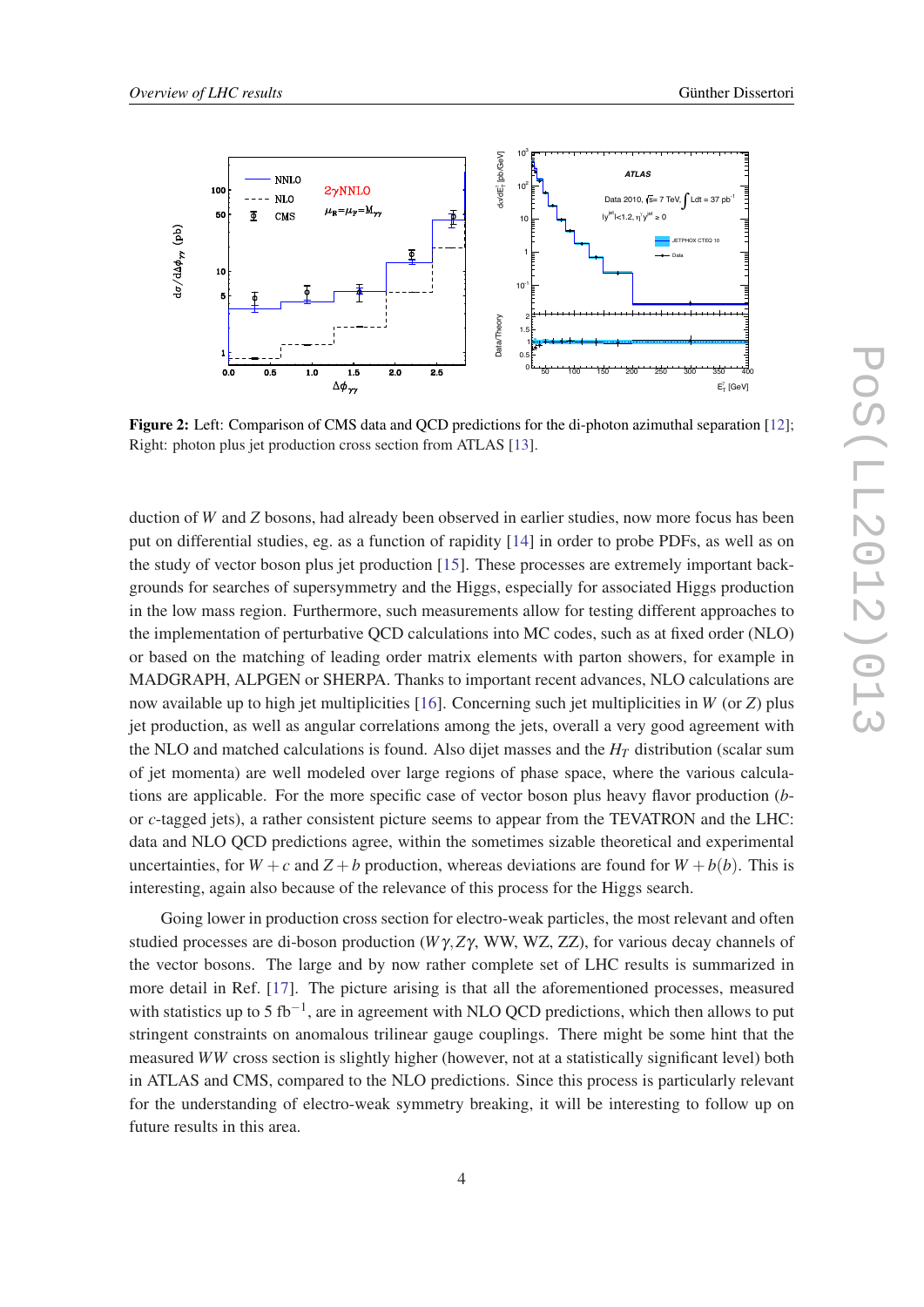## 3. Heavy Flavour Physics

A review of heavy flavour production results from the LHC [\[18\]](#page-8-0) reveals that, overall, perturbative QCD gives a rather satisfactory description, with still some discrepancies seen for particular phase space regions of  $p_T$  and/or rapidity distributions. Indeed, such measurements have been carried out for inclusive open *b* production, *B* hadron production as well as *b*-jet production. Furthermore, angular correlations in events with two *B*-tags have shown some need for improvements in the Monte Carlo modeling of gluon splitting into *b* quarks. Recent highlights comprise new results from CMS on  $\Lambda_b$  production, showing a steeper  $p_T$  spectrum than observed for *B* mesons, the first particle discovered at the LHC, namely the  $\chi_b(3P)$  state, as well as new LHCb measurements [[19\]](#page-9-0) of  $\chi_c$ ,  $\psi(2s)$  and double charm production. Interestingly, the latter represents a very stringent test for models of double parton scattering.

An excellent review on probing new physics with heavy flavours, and the current experimental status can be found in [[20\]](#page-9-0). These efforts can be subdivided in (i) attempts to constrain the CKM parameters, (ii) measurements of direct or mixing-induced CP violation and (iii) the searches for very rare decays, such as  $B_s \to \mu^+\mu^-$ ,  $B \to K^*\mu^+\mu^-$ ,  $B^+ \to \pi^+\mu^+\mu^-$  and  $B \to 4\mu$ . The process  $B_s \to \mu^+\mu^-$  attracts most of the attention, since it is very sensitive to contributions from new physics such as SUSY and predicted by the SM to be  $(3.2 \pm 0.2) \times 10^{-9}$ . The current world's best limit, obtained by LHCb from their 1 fb<sup>-1</sup> dataset [\[21](#page-9-0)], is  $BR(B_s \to \mu^+\mu^-) < 4.5 \times 10^{-9}$ , closely followed by CMS [\[22](#page-9-0)] which finds  $BR(B_s \to \mu^+ \mu^-) < 7.7 \times 10^{-9}$  from their full 2011 dataset (5  $fb^{-1}$ ). The strong power of this observable has, e.g., been discussed in [\[23,](#page-9-0) [24](#page-9-0)], showing that these recent results exclude a very large portion of parameter space for SUSY models.

In conclusion, the new results on heavy flavour physics could be summarized by naming LHCb as an "anomaly terminator". This is because (i) earlier indications of a large phase Φ*<sup>s</sup>* in *B<sup>s</sup>* mixing have not been confirmed, the current results showing nice agreement with SM expectations; (ii) the measured forward-backward asymmetry and derived parameters in the  $B \to K^* \mu^+ \mu^-$  decay also agree with the SM, and thus do not confirm earlier hopes of possible signs of new physics in this decay; (iii) and finally the limit on the  $B_s \to \mu^+ \mu^-$  branching ratio is approaching the SM value, with a first measurement to be expected later in 2012. Nevertheless, for those believing in new physics showing up in heavy flavour systems, their is now some new hope due to the large CPasymmetry found in charm. However, care should be taken here, since SM predictions in this area suffer from large long-distance (non-perturbative) QCD effects, thus are notoriously difficult to predict, i.e. in the end it could simply turn out that the observed large asymmetry could be ascribed to such QCD effects. Overall, the phenomenologists are more and more given a fantastic set of data and experimental constraints, which allow putting strong limits on new physics, in particular when combined with other observables, such as direct searches at colliders (see below).

#### 4. Physics of the Top Quark

The top quark is given special attention because of several reasons: it is by far the heaviest of all quarks, and with a mass of the order of the electro-weak scale it is conceivable that the top plays a special role in electro-weak symmetry breaking. Furthermore, it is considered to be a possibly important gateway to new physics. Until recently the TEVATRON has been the only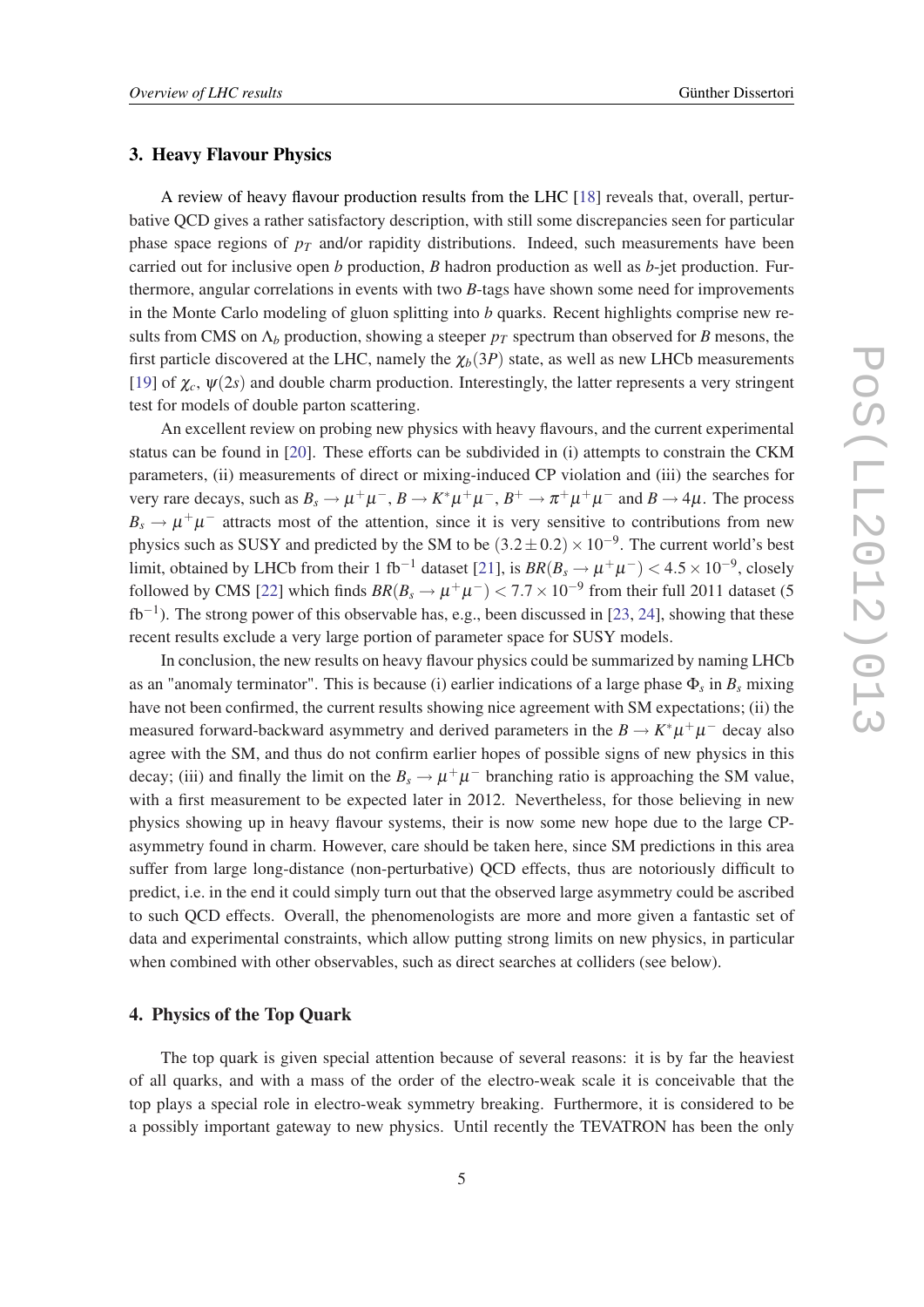player in the field. However, the LHC has quickly risen to the status of a "top factory" and the LHC experiments start to play the leading role more and more. A central test of SM predictions is the measurement of the top-pair production cross section. Lately, the LHC experiments have presented new results [[25](#page-9-0), [26\]](#page-9-0) for a large number of channels (leptons+jets, dileptons,  $\tau + \mu$ ,  $\tau$ +jets, all hadronic), analyzing data sets between 0.7 and 4.7 fb<sup>-1</sup>. The currently combined best cross section values found by ATLAS and CMS are  $\sigma_{t\bar{t}} = 177 \pm 3(\text{stat})^{+8}_{-7}(\text{syst}) \pm 7(\text{lumi})$  pb and  $\sigma_{t\bar{t}} = 165.8 \pm 2.2 \text{(stat)} \pm 10.6 \text{(syst)} \pm 7.8 \text{(lumi)}$  pb, respectively. Here one should highlight that the experimental uncertainty has already achieved a level of 6%, which is smaller than the uncertainty on the theoretical predictions.

What concerns the top mass, the TEVATRON is still leading, with the world's most precise measurement obtained from a TEVATRON combination of  $m_t = 173.2 \pm 0.6$  (stat)  $\pm 0.8$  (syst) GeV [[27\]](#page-9-0), noteworthy a quark mass measurement with a relative uncertainty of 0.54%. Further improvements are still expected until the final analysis of the full Run II dataset. However, the LHC is catching up. For example, as summarized in [\[28](#page-9-0)], CMS has come up with their latest best result of  $m_t = 172.6 \pm 0.6$ (stat)  $\pm 1.2$ (syst) GeV, thus already achieving the same statistical precision as the TEVATRON experiments. However, this preliminary determination does not yet consider some systematic uncertainties, such as color reconnection and underlying event effects. A somewhat "disturbing" aspect of the direct top mass determinations from kinematic reconstruction is the not really well defined meaning of the finally extracted parameter. While it is supposed to be close to a definition according to a pole-mass scheme, currently a theoretically sound understanding is not available, which triggers the question if we really know this quark mass at the 0.5% accuracy level. On the other hand, a theoretically very well defined approach is given by the extraction of the top mass (typically in the form of a running mass) from a top cross section measurement. In view of the ever improving precision on the latter, this becomes more and more interesting. So far an accuracy of  $\mathcal{O}(7 \text{ GeV})$  is attained, mostly dominated by pdf uncertainties, and achieving a 5 GeV error seems to be viable [[29\]](#page-9-0).

Besides production cross sections and mass, an amazing amount of further top properties have been studied, see e.g. [[30\]](#page-9-0). These comprise spin correlations, *W* helicity and polarization in top decays, extractions of  $|V_{tb}|$ ,  $m_t - m_{\overline{t}}$ , the electric charge of the top, the charge asymmetry, searches for anomalous couplings and flavour-changing neutral currents, as well as a first study of jet veto effects in top-pair production. Basically for all these properties and observables agreement is found among data and SM predictions.

## 5. Searches for New Phenomena

The searches for new physics, now dominated by the LHC results, can be roughly classified into two large sectors, namely (i) those concentrating on signatures of SUSY particles, and (ii) the large class of searches for other particles and interactions beyond the SM. The sheer amount of SUSY exclusion plots published so far is testimony of the enormous efforts invested at the collider experiments, in order to get any hint of SUSY components in the data. Typical classifications of the analyses follow topological considerations, such as looking for events with large missing transverse energy (MET), due to the possible production of weakly interacting massive SUSY particles, accompanied by high- $p<sub>T</sub>$  jets, one or two opposite or same-sign leptons, more than two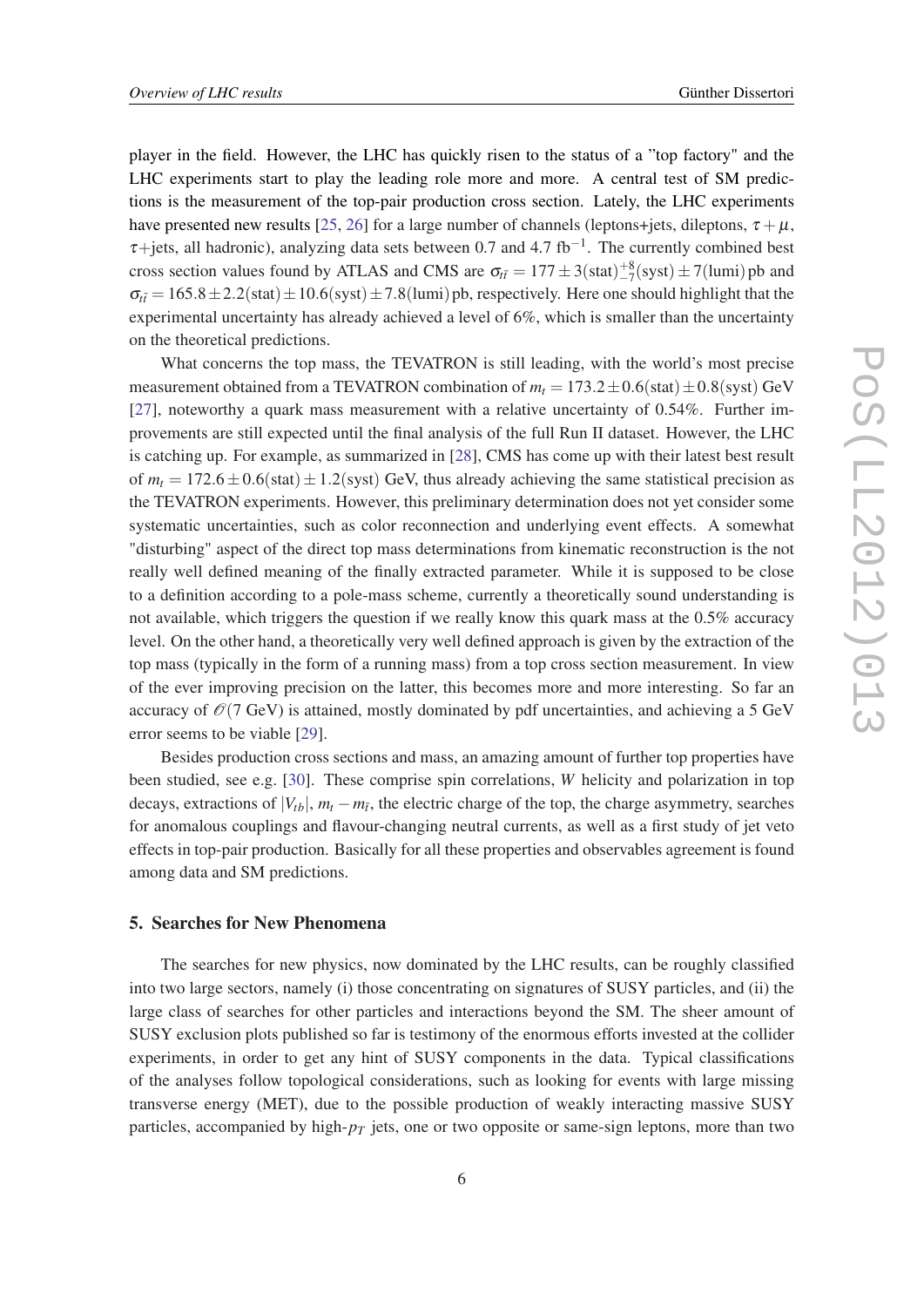leptons or photons. The interpretation of the, so far unsuccessful, searches of any deviation from the SM predictions, is carried out in various manners; either in the context of since long established specific SUSY incarnations, with very constrained parameter sets, such as mSUGRA or cMSSM, or in a more general approach as implemented in so-called Simplified Models (see e.g. Ref.[\[31\]](#page-9-0)). In this case basic properties of particle cascades, arising from the decays of heavy particles such as pair-produced gluinos, are explored. In spring 2012 first results were presented based on the full 2011 statistics, showing the potential for big advances in terms of excluded parameter space. In simple terms, the current results of "generic" squark and gluino searches, in the topologies as mentioned before, allow setting limits around the TeV scale, if interpreted in scenarios such as the cMSSM, see e.g. [\[32](#page-9-0)] for a most recent example. Thus, with the first two years of LHC data this mass scale is pushed rather high, such that some start to consider giving up (at least to some extent) naturalness arguments. On the other hand, first attempts have already started, and will be pursued with much more vigor in 2012, regarding the searches for third generation squarks. So far limits in those cases are not too strong, roughly around 300 GeV. Such efforts are, e.g., motivated by models where the first generation squarks are pushed to very high mass scales, whereas only the third generation is kept light, around the electroweak scale, arguing that after all naturalness can be maintained if the effects from top loops, which dominate radiative corrections to the Higgs mass, are controlled by contributions from particles such as stops. These searches could turn out to be rather difficult, in particular if the mass separation between the top and third-generation spartners is not too large. Related to these SUSY searches, there are two further aspects worth mentioning: (i) when looking at the enormous amount of analyses, in the end always condensed into a few exclusion plots, one easily forgets to appreciate the large ingenuity and the many new ideas, which are at the basis of those results. In particular, during these last years a large set of new observables, which are differently sensitive to SM backgrounds and to the appearance of new heavy particles, have been established, as well as many clever, so-called data-driven, methods have been developed, in order to estimate SM background contributions to the search regions. In this context, also observables are studied, such as the ratio of *Z*+jet over γ+jet production as a function of  $H_T$  and/or jet multiplicity, which are interesting in itself from a SM point of view.

An example of the complementarity between direct and indirect searches is discussed in [[24\]](#page-9-0). This study analyzes the constraining power, in terms of SUSY models, arising from heavy flavor physics, such as rare decays  $(B \to K^* \mu^+ \mu^-, B_s \to \mu^+ \mu^-)$  mentioned above, or from searches for (supersymmetric) Higgs bosons. In simple terms, the direct searches push the masses of (first generation) particles higher and higher, and rare decays such as  $B_s \to \mu^+ \mu^-$  strongly constrain tan β to lower values, therefore creating tension with other observables such as the muon  $g - 2$ result. Though, concerning the latter, there might still be need for a better understanding of the theory uncertainties, before taking this tension too seriously.

Similarly to the SUSY searches, also other attempts to look for new physics are so numerous by now that a comprehensive summary is basically impossible. Many new LHC results have been presented [[33\]](#page-9-0) lately, which show that exclusion limits for heavy objects, such as heavy vector bosons (*Z'*, *W'*) or excited quarks, have reached the few-TeV range. Even higher scales are excluded in the context of certain large extra dimension models or the searches for miniature black holes. Typical exclusion limits for heavy fermions, such as 4th generation partners, are around half a TeV. For sure, the philosophy of not leaving any stone unturned, will be pursued at the new 8 TeV LHC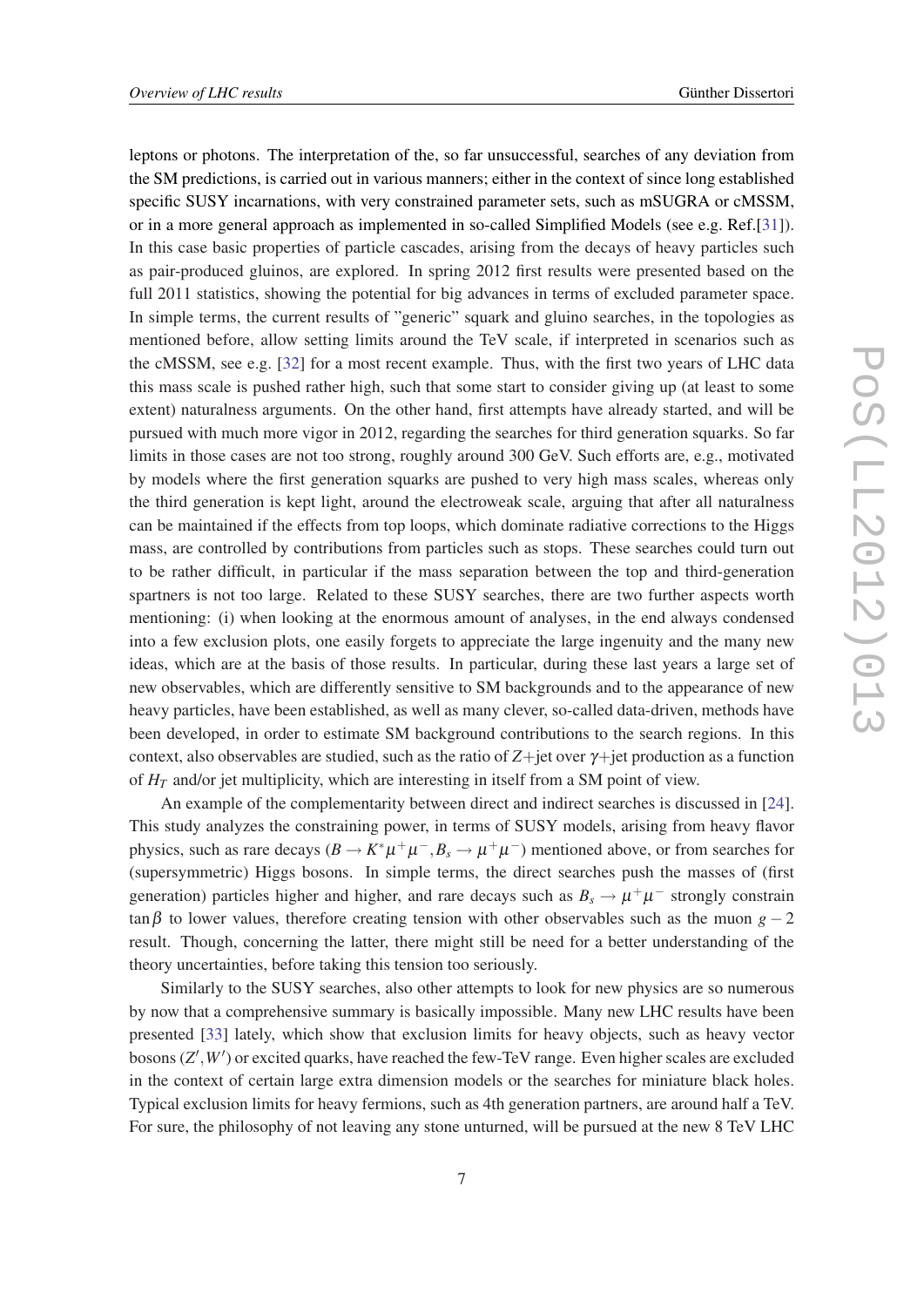run, where the higher centre-of-mass energy leads to a significant increase of effective luminosity, in particular when searching for very heavy objects.

#### 6. Searches for the Higgs Boson

A traditional approach to testing the electroweak sector of the SM is by looking at the overall consistency among direct measurements of the *W* and top quark masses, current limits on the Higgs mass  $m_H$ , and the SM relationship among  $m_W$ ,  $m_t$  and  $m_H$ . The latest version of this test has been summarized in Ref. [[34\]](#page-9-0), showing consistency, at the 1 sigma level, among these mass measurements and a possible existence of a SM Higgs with mass around 125 GeV. The two most important new ingredients to this test are an improved measurement of  $m_W$  at the TEVATRON and the strong Higgs exclusion limits, as discussed below. The latest, and the world's most precise, determination of the *W* mass has been obtained by CDF [\[35](#page-9-0)], with an astonishing total uncertainty of 19 MeV, leading to an uncertainty on the latest TEVATRON combination (world average) of 16 MeV (15 MeV) [\[36](#page-9-0)].



Figure 3: 95% C.L. exclusion limits on the SM Higgs cross section, as a function of the hypothetical Higgs mass, as derived from a combination of the ATLAS [\[37](#page-9-0)] (left) and CMS [\[38](#page-9-0)] (right) Higgs searches.

At the recent winter conferences, the LHC experiments have presented the latest combinations of their Higgs searches [\[37](#page-9-0), [38](#page-9-0)] : ATLAS excludes, at 95% C.L., the mass ranges 111-117, 119-122 and 129-541 GeV and CMS excludes the range 127-600 GeV. Very interestingly, these combined results indicate a slight excess in the mass range of roughly 122-128 GeV, with the individual significances of those excesses somewhat above the 2 sigma level (cf. Figs. 3).

It is simply impressive to see what the LHC experiments have delivered, in terms of Higgs results, over such a short time scale between the end of data taking in 2011 and the winter/spring conferences in 2012. A rather solid conclusion appears to be that a SM Higgs boson is excluded, to very high level of confidence, for masses above ∼ 130 GeV up to about 600 GeV, where the current searches stop. As mentioned above, all experiments observe some excess in the region around 125 GeV.  $1$ 

<sup>&</sup>lt;sup>1</sup>At the time of writing these proceedings, the LHC experiments have presented updates of these searches, now including also the 8 TeV data from 2012, and showing an exciting confirmation of those earlier excesses at the  $5\sigma$  level.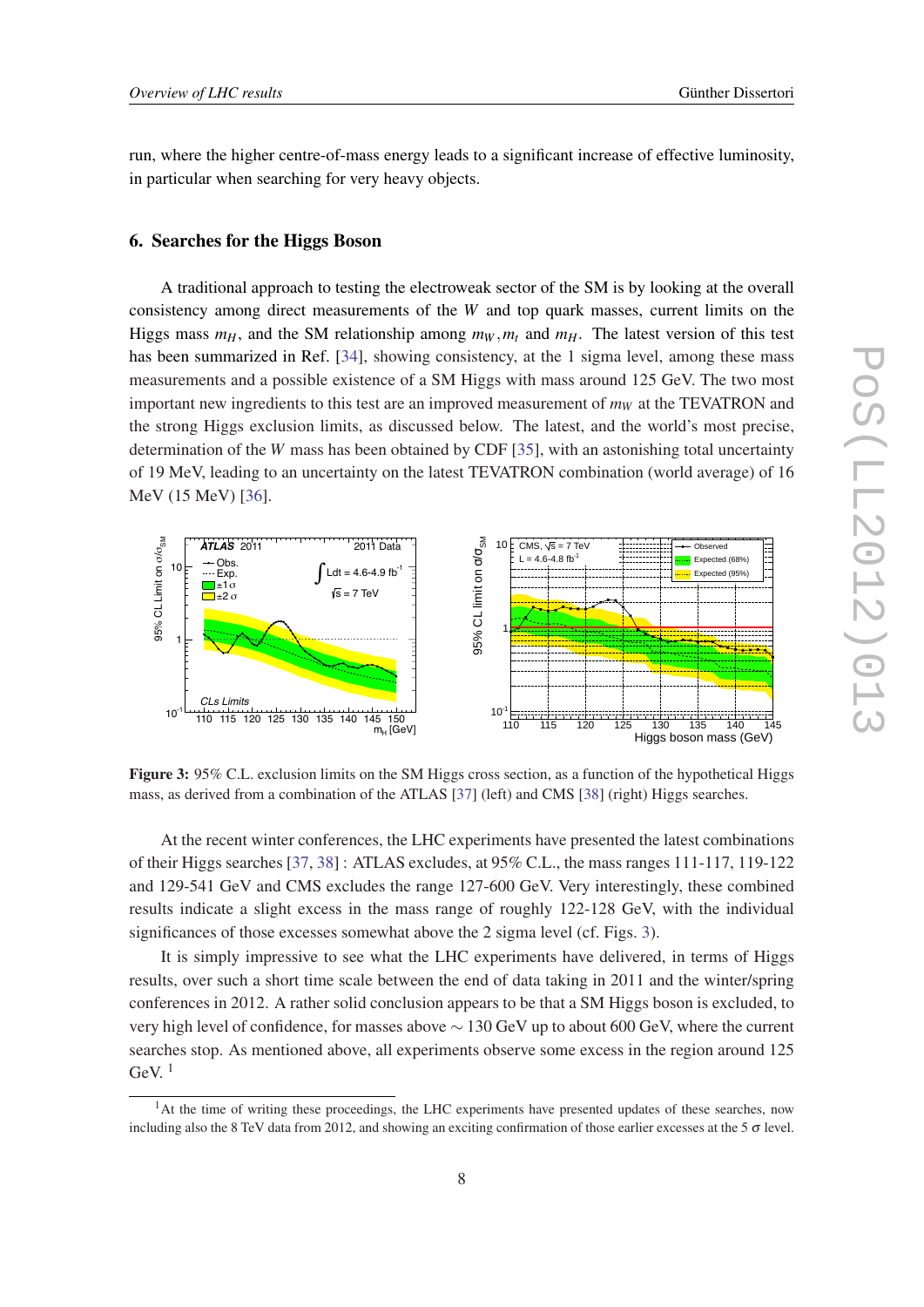## <span id="page-8-0"></span>7. Conclusions

The wealth of new data from the LHC experiments is overwhelming and exciting at the same time. So far, the Standard Model appears to be as healthy as ever, with no really significant indication for a deviation from its predictions observed, and with the final missing building block, the Higgs boson, probably on the horizon. In a year from now, our big puzzle called "particle physics up to the TeV scale" will be even more complete than already seen this year, and we might know then if there is any space left for some missing piece of the puzzle, entitled "new physics".

#### Acknowledgments

My sincere thanks go to the organizers of this excellent conference, for their kind invitation to give this presentation.

## References

- [1] G. Dissertori, arXiv:1205.2209 [hep-ex].
- [2] J. M. Butterworth, G. Dissertori and G. P. Salam, arXiv:1202.0583 [hep-ex], to be published in Annu. Rev. Nucl. Part. Sci. 2012, 62.
- [3] G. Aad *et al.* [ATLAS Collaboration], arXiv:1112.6426 [hep-ex].
- [4] S. Chatrchyan *et al.* [CMS Collaboration], JINST 6 (2011) P11002 [arXiv:1107.4277 [physics.ins-det]].
- [5] G. Jones, proceedings of the 2012 Moriond OCD conference, 2012.
- [6] CMS Collab., Physics Analysis Summary CMS-PAS-QCD-11-004, 2012; http://cdsweb.cern.ch/record/1431022?ln=en.
- [7] ATLAS Collab., Conference Note ATLAS-CONF-2012-021, 2012; http://cdsweb.cern.ch/record/1430730.
- [8] S. Chatrchyan *et al.* [CMS Collaboration], JHEP 1206 (2012) 036 [arXiv:1202.0704 [hep-ex]].
- [9] G. Aad *et al.* [ATLAS Collaboration], Phys. Rev. D 85 (2012) 052005 [arXiv:1112.4432 [hep-ex]].
- [10] V. Khachatryan *et al.* [CMS Collaboration], JHEP 1103 (2011) 136 [arXiv:1102.3194 [hep-ex]].
- [11] S. Gascon-Shotkin, proceedings of the 2012 Moriond QCD conference, 2012.
- [12] S. Catani, L. Cieri, D. de Florian, G. Ferrera and M. Grazzini, Phys. Rev. Lett. 108 (2012) 072001 [arXiv:1110.2375 [hep-ph]].
- [13] G. Aad *et al.* [ATLAS Collaboration], Phys. Rev. D 85 (2012) 092014 [arXiv:1203.3161 [hep-ex]].
- [14] RAaij *et al.* [LHCb Collaboration], JHEP 1206 (2012) 058 [arXiv:1204.1620 [hep-ex]].
- [15] A. A. Paramonov *et al.* [ATLAS and CMS Collaborations], arXiv:1206.1619 [hep-ex].
- [16] D. Maitre, these proceedings.
- [17] J. Malcles, proceedings of the 2012 Moriond OCD conference, 2012.
- [18] E. Aguilo, arXiv:1205.5678 [hep-ex].